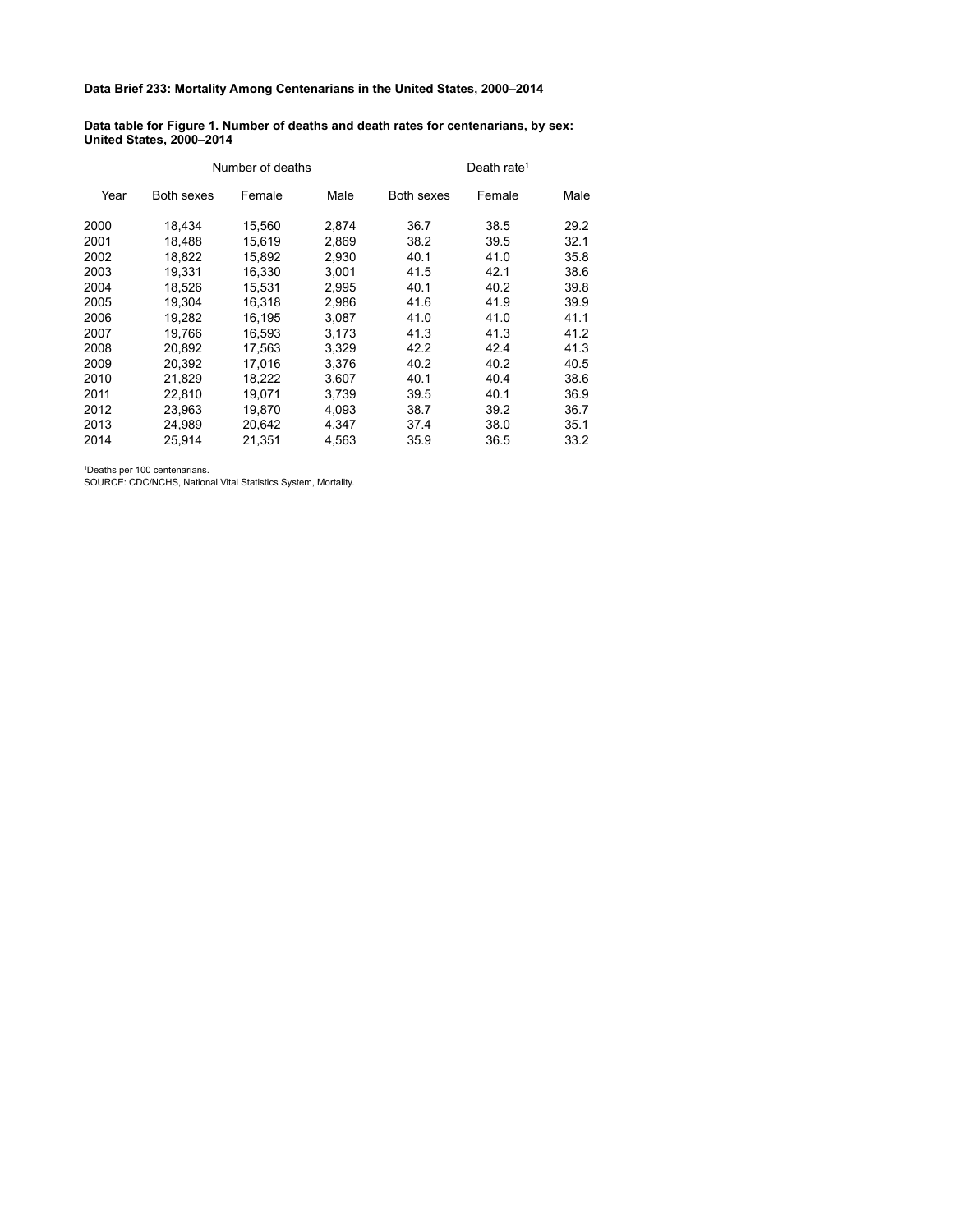## **Data Brief 233: Mortality Among Centenarians in the United States, 2000–2014**

| Data table for Figure 2. Death rates for centenarians, by race and Hispanic origin: |  |
|-------------------------------------------------------------------------------------|--|
| <b>United States, 2000-2014</b>                                                     |  |

|      | Death rate <sup>1</sup> |      |                                       |          |  |
|------|-------------------------|------|---------------------------------------|----------|--|
| Year | All                     |      | Non-Hispanic white Non-Hispanic black | Hispanic |  |
| 2000 | 36.7                    | 40.2 | 27.9                                  | 17.4     |  |
| 2001 | 38.2                    | 41.4 | 29.4                                  | 21.3     |  |
| 2002 | 40.1                    | 44.0 | 29.0                                  | 22.0     |  |
| 2003 | 41.5                    | 45.1 | 31.2                                  | 25.2     |  |
| 2004 | 40.1                    | 43.7 | 29.3                                  | 25.7     |  |
| 2005 | 41.6                    | 45.2 | 31.0                                  | 28.3     |  |
| 2006 | 41.0                    | 44.4 | 30.1                                  | 28.9     |  |
| 2007 | 41.3                    | 44.6 | 31.3                                  | 27.7     |  |
| 2008 | 42.2                    | 45.2 | 33.5                                  | 27.5     |  |
| 2009 | 40.2                    | 42.9 | 32.6                                  | 27.7     |  |
| 2010 | 40.1                    | 42.8 | 32.3                                  | 27.5     |  |
| 2011 | 39.5                    | 42.6 | 30.9                                  | 26.1     |  |
| 2012 | 38.7                    | 41.9 | 30.2                                  | 25.7     |  |
| 2013 | 37.4                    | 40.7 | 30.6                                  | 23.7     |  |
| 2014 | 35.9                    | 39.3 | 28.6                                  | 22.3     |  |

Deaths per 100 centenarians.

SOURCE: CDC/NCHS, National Vital Statistics System, Mortality.